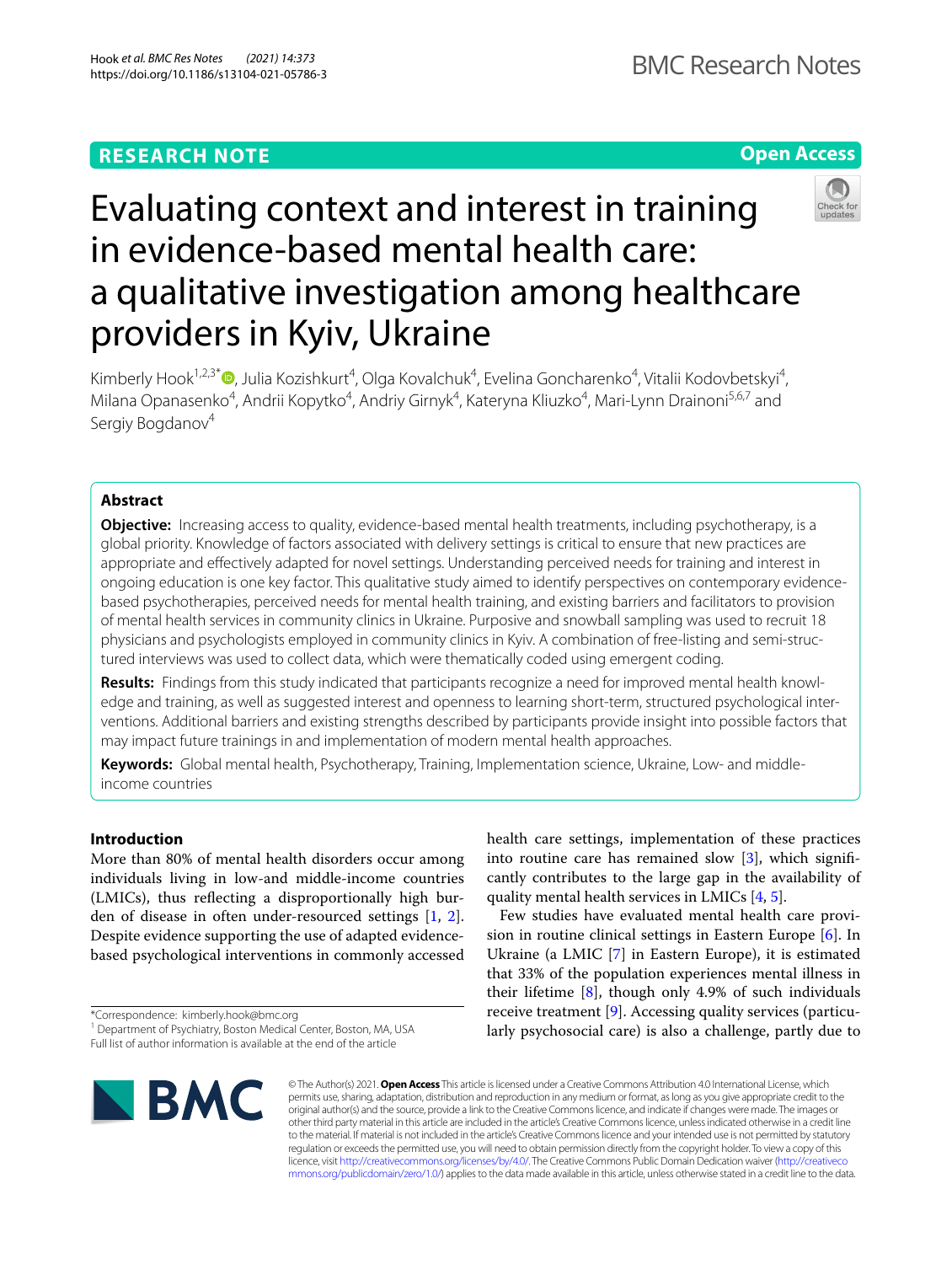psychologists commonly lacking formalized clinical skills training, including training in evidence-based interventions [[8\]](#page-6-7). As part of signifcant mental healthcare reform, the Ukrainian Cabinet of Ministers passed the Mental Health Concept Note in 2017 endorsing improved access to evidence-based mental health care as a key priority [[10\]](#page-6-9). While there are minimal investigations associated with evidence-based psychological therapies in Ukraine, an exception is a recent trial evaluating the adaptation and use of the Common Elements Treatment Approach (CETA), an evidence-based transdiagnostic psychological treatment intervention that targets mood, anxiety, and trauma symptoms [\[11](#page-6-10)]. As outcomes demonstrated that CETA efectively improved symptoms of depression, anxiety, and posttraumatic stress (*d*=0.60–1.06), [[12\]](#page-6-11) there is current governmental and community stakeholder interest in scaling up and implementing CETA in routinely accessed clinical settings.

To gain preliminary knowledge about the delivery setting and gauge interest in future training eforts, this study aimed to identify perspectives on modern evidence-based psychotherapies, including CETA, and perceived needs for mental health training among current healthcare providers. We also evaluated existing barriers and facilitators in community clinics that afect mental health care provision and may have implications for future intervention adaptations.

#### **Main text**

#### **Method**

#### *Setting and participants*

We conducted a qualitative study with psychologists and physicians providing care in community clinics in Kyiv, Ukraine. We initially identifed participants via shared institutional afliations and by searching online listings of providers; we subsequently used snowball sampling to recruit additional respondents. Additional eligibility criteria included being 18 years of age or older and ability to complete the study in Ukrainian or Russian.

## *Data collection procedures*

We followed data collection and analytic procedures outlined in the Design, Implementation, Monitoring, and Evaluation (DIME) manual, an approach specifcally developed for rapid assessment in low resource environments  $[13]$  $[13]$ . This study was aligned with Module 1 of DIME, which offers guidelines for collection and analysis of qualitative data that will inform subsequent intervention adaptation and implementation. DIME methodology has been used worldwide, including previously in Ukraine [\[11,](#page-6-10) [14](#page-6-13)[–16](#page-6-14)].

Data were collected from February 2020 through June 2020. Masters-level students and professors from the National University of Kyiv-Mohyla Academy conducted interviews, which occurred in-person or by telephone, were transcribed by hand, and were analyzed in the language of the interview. Interviews were conducted in Ukrainian or Russian by native, bilingual interviewers and followed an interview guide developed by the study team (see Table [1](#page-1-0)). We used a combination of free-listing [[17\]](#page-6-15) and semi-structured interviews, which allowed us to gather targeted data and also ofered participants opportunities to elaborate on relevant topics.

This study was given an exempt IRB determination from our respective IRBs. Accordingly, we provided an informed consent template to all participants and obtained verbal consent prior to data collection.

## *Data analytic procedures*

Following DIME's approach [[13\]](#page-6-12), masters-level students participated in a day-long didactic and participatory training that built upon their prior research training. In

<span id="page-1-0"></span>

|  |  | <b>Table 1</b> Interview questions |
|--|--|------------------------------------|
|--|--|------------------------------------|

|                | Please describe your current role.                                                                                                                                                                                                                                                                                                                                                                                                                                                                          |
|----------------|-------------------------------------------------------------------------------------------------------------------------------------------------------------------------------------------------------------------------------------------------------------------------------------------------------------------------------------------------------------------------------------------------------------------------------------------------------------------------------------------------------------|
|                | Please describe the usual psychological services that patients are able to receive in your institution.                                                                                                                                                                                                                                                                                                                                                                                                     |
| 3              | What problems do psychologists face in their daily work related to psychotherapy or psychological counseling?                                                                                                                                                                                                                                                                                                                                                                                               |
| $\overline{4}$ | Please describe the existing needs for further training and education among psychologists.                                                                                                                                                                                                                                                                                                                                                                                                                  |
| 5              | Imagine that the psychologists of this institution had the opportunity to be trained in a new method of psychological<br>care which has been successfully tested in Ukraine. This is a short-term psychological counseling with about five to ten<br>sessions, which can significantly reduce the symptoms of depression, anxiety and trauma. Please tell me, what comes to<br>mind when you hear about this kind of psychological help? What are your thoughts, impressions, or previous experi-<br>ences? |
| 6              | What expected barriers might occur during this training and intervention implementation?                                                                                                                                                                                                                                                                                                                                                                                                                    |
|                | What expected facilitators might occur during this training and intervention implementation?                                                                                                                                                                                                                                                                                                                                                                                                                |
| 8              | How would the hospital or clinic administration respond to the training, education, and use of this type of intervention?                                                                                                                                                                                                                                                                                                                                                                                   |
| 9              | How do other health professionals (such as doctors) describe psychologists and their work?                                                                                                                                                                                                                                                                                                                                                                                                                  |
| 10             | Is there other information that you would like to share related to mental health services or mental health training needs?                                                                                                                                                                                                                                                                                                                                                                                  |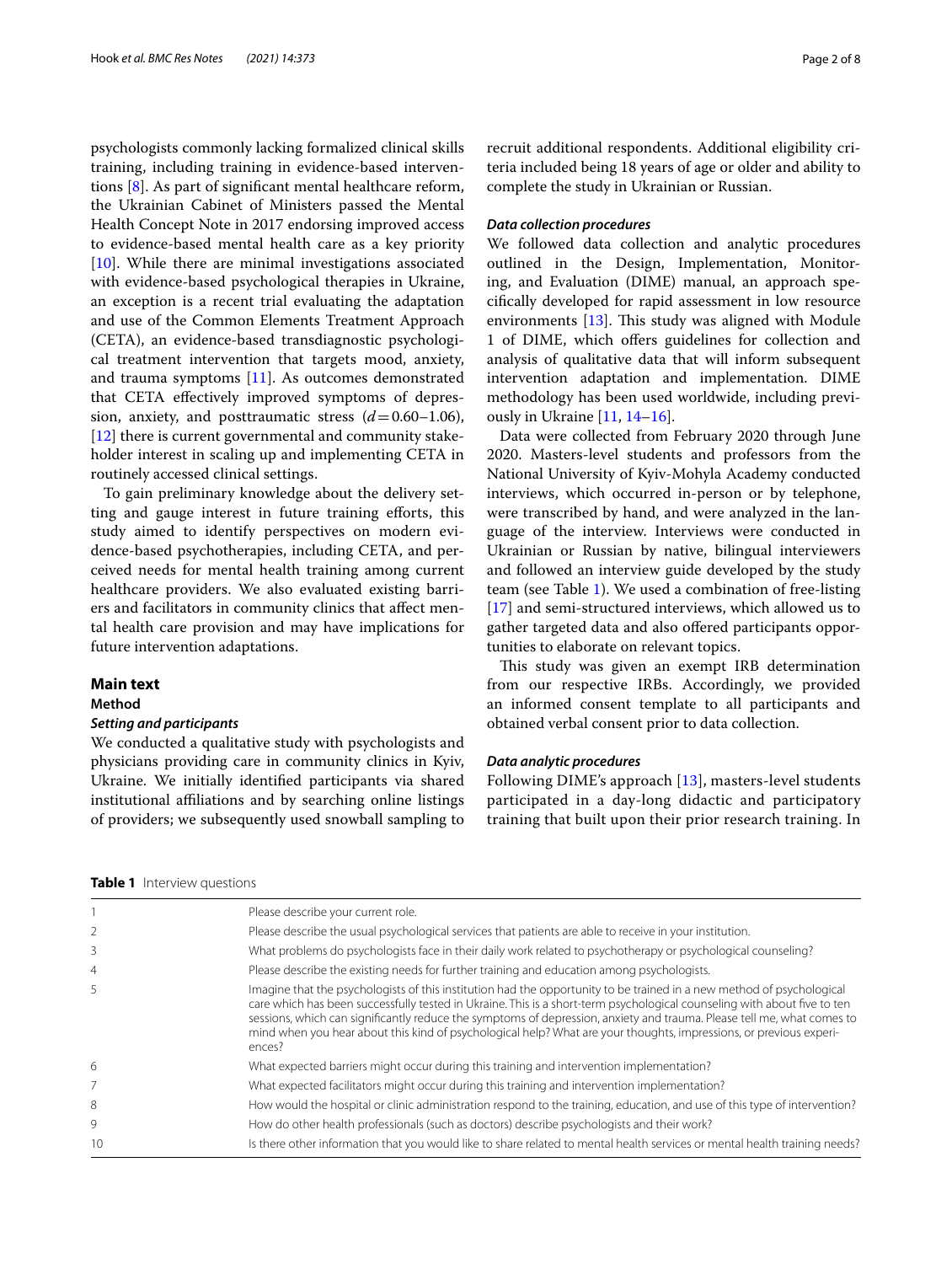order to ensure consistency and rigor in qualitative data collection and analysis, doctoral-level supervisors provided ongoing supervision. Pairs of interviewers met with each participant, and each interviewer recorded direct statements by hand (i.e., comments were not paraphrased or translated), thus resulting in two complete records of participant statements. Immediately after each interview was completed, the interviewing pair met together to review and reconcile their notes. For each completed interview, the interviewing pair conducted initial analysis by listing the diferent responses to each question and associating the interviewee identifcation number next to each response. When multiple interviewees provided similar responses, all interviewee identifcation numbers were listed next to that response  $[13]$  $[13]$ . In consultation with the rest of the analytic team, these responses were thematically coded using emergent coding. Final themes were agreed upon in consultation with fellow authors. Data were examined in ongoing discussions to allow for further understanding and to make connections between research questions and raw data.

## **Results**

Eighteen participants, each from a diferent clinic, were enrolled (see Table [2](#page-2-0) for demographic characteristics), including ten physicians and eight psychologists. Below, we present main themes (see Table [3](#page-3-0) for an overview of themes and descriptive quotes).

#### <span id="page-2-0"></span>**Table 2** Participant demographic characteristics

|                      | Psychologists<br>$(n=8^*)$ | <b>Physicians</b><br>$(n=10)$ |
|----------------------|----------------------------|-------------------------------|
| Age (mean; range)    | 40; 28-49                  | 42; 32-60                     |
| Gender               |                            |                               |
| Female (n)           | 6                          | 5                             |
| Male $(n)$           |                            | 5                             |
| Specialty areas (n)  |                            |                               |
| Cardiology           |                            | 2                             |
| Dental medicine      |                            |                               |
| Family medicine      |                            |                               |
| Medical psychology   | 2                          |                               |
| Neurology            |                            |                               |
| Plastic surgery      |                            |                               |
| Practical psychology | 5                          |                               |
| Psychiatry           |                            | 3                             |
| Radiology            |                            |                               |
|                      |                            |                               |

\*One psychologist participant did not disclose demographical information

## *Physicians: perspectives on training, identifying barriers, identifying facilitators*

Overall, participants reported feeling positively about the possibility of increasing their knowledge of mental health care. Respondents indicated that they were not previously aware that targeted, time-limited psychological treatments exist and would be interested in learning more about these approaches.

However, physicians noted barriers that may challenge learning and implementing new mental health practices in routine care. First, difficulties associated with the referral process were commonly expressed; participants discussed general distrust of mental health care or negative beliefs about the qualifcations and experience of psychologists. Accordingly, physicians reported less willingness to refer patients for mental health care. Further, several respondents noted encountering resistance from patients who are referred to mental health services, often due to patients' limited understanding about the function of mental health treatment. Finally, participants described possible logistical challenges associated with implementing new psychological interventions, most frequently related to questions of fnancing and need for support from clinic administration. Other variables, such as lack of office space or lack of advertising regarding the availability of psychological services, were also noted.

In contrast, physicians identifed a number of possible facilitators. Some participants endorsed the critical role of mental health care and discussed the utility of working with professionals from diferent specialty areas. Participants felt that both physicians and clinic administration would respond favorably to additional training in psychological treatments, particularly if positive results (either clinical or fnancial) came from their investment.

## *Psychologists: perspectives on training, identifying barriers, identifying facilitators*

Participants broadly described existing needs for training in evidence-based practices, particularly due to knowledge gaps regarding modern psychotherapies. Psychologists consistently stated that their current methods are outdated and that the formal education they received did not adequately prepare them for clinical practice. However, participants endorsed general interest in training in a short-term psychotherapy and reported existing awareness of CETA. Respondents described interest in targeting and treating specifc mental health concerns, as well as openness to using structured treatments. Participants stated that having existing documentation of CETA's efectiveness, and understanding its limitations, would be useful in generating interest and uptake.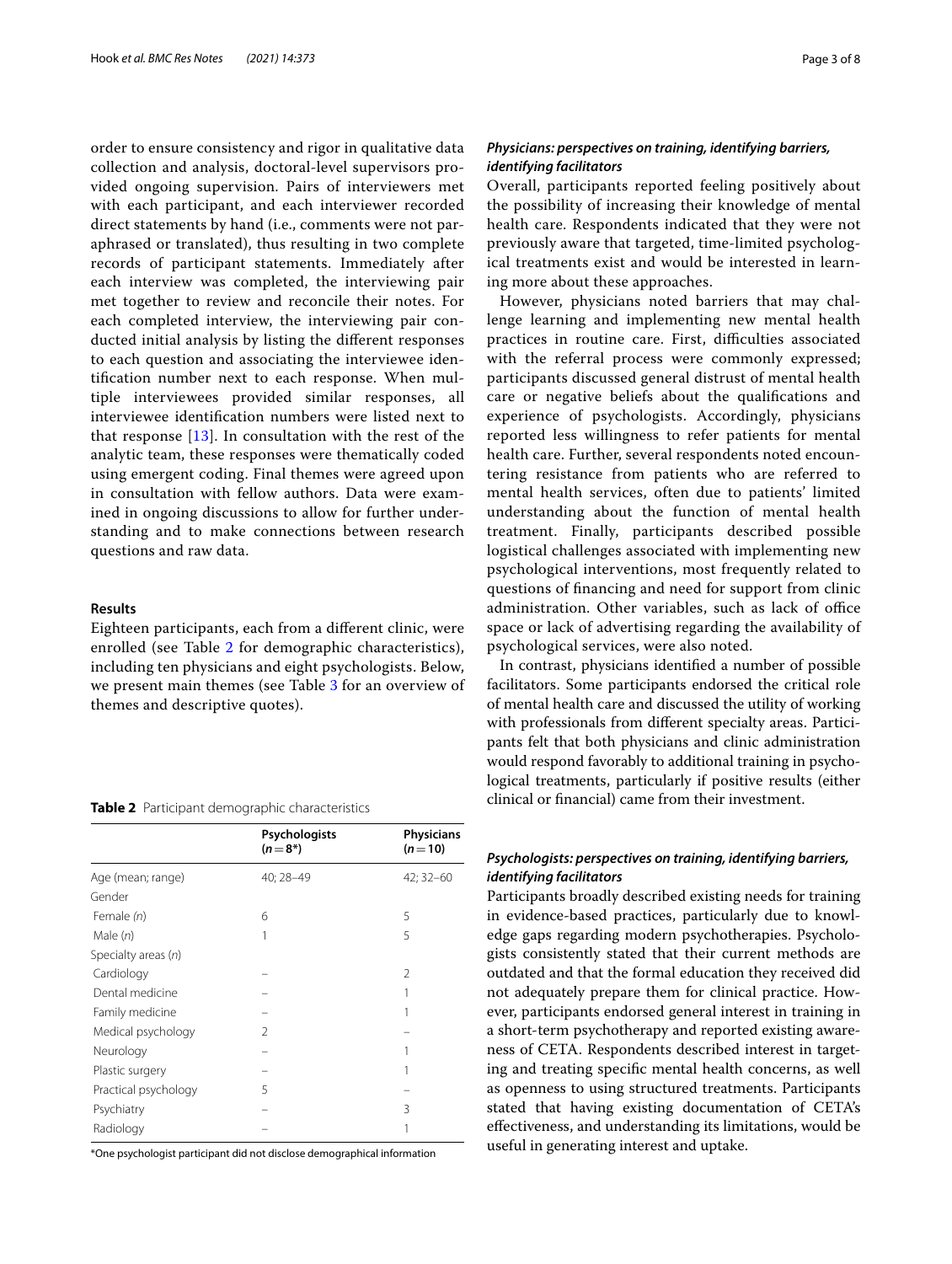## <span id="page-3-0"></span>**Table 3** Themes identifed by physicians and psychologists

| Themes                                                                                       | Descriptive quote                                                                                                                                                                                                                                                                                                                                                                                                                                                          |
|----------------------------------------------------------------------------------------------|----------------------------------------------------------------------------------------------------------------------------------------------------------------------------------------------------------------------------------------------------------------------------------------------------------------------------------------------------------------------------------------------------------------------------------------------------------------------------|
| Physicians                                                                                   |                                                                                                                                                                                                                                                                                                                                                                                                                                                                            |
| Perspectives on training                                                                     |                                                                                                                                                                                                                                                                                                                                                                                                                                                                            |
| Positive viewpoint                                                                           | [I feel] positively [about training]. What surprises me is that someone<br>doesn't want to know something.                                                                                                                                                                                                                                                                                                                                                                 |
| Interest in time-limited treatments                                                          | I support short-term psychological counseling. It would be interesting to<br>take a training course that helps you to manage the behavior of patients.<br>The number of doctors interested in psychology is increasing. It would be<br>interesting for doctors to listen and get such experience.                                                                                                                                                                          |
| Identifying barriers                                                                         |                                                                                                                                                                                                                                                                                                                                                                                                                                                                            |
| Lack of referrals due to negative beliefs and stigma about mental health<br>care             | [There are] insufficient qualifications of psychologists. [There is] incon-<br>sistency of psychologists with the requirements for the treatment and<br>diagnostic process.                                                                                                                                                                                                                                                                                                |
| Resistance from patients                                                                     | The only barrier is that patients are often offended. They accepted it as an<br>interference in their private life. The question is how to get it across to the<br>patient tactfully. The patient comes to a cosmetic surgeon and is redirected<br>to a psychologist; he [the patient] perceives it painfully.                                                                                                                                                             |
| Inadequate number of psychologists and limited time to see patients                          | [Psychologists are] short on time for the patient. There are many patients,<br>but the psychologist is only one.                                                                                                                                                                                                                                                                                                                                                           |
| Logistical challenges: financing and lack of office space                                    | For employees, training has to be free. If training is during working time,<br>then it must be decided at the highest [administrative] level.                                                                                                                                                                                                                                                                                                                              |
| Identifying facilitators                                                                     |                                                                                                                                                                                                                                                                                                                                                                                                                                                                            |
| Recognition of the importance of mental health care and different<br>specialist competencies | there are competencies of a dentist and competencies of a psychothera-<br>pist.                                                                                                                                                                                                                                                                                                                                                                                            |
| Support from medical staff and clinic administration                                         | The administration is ready to pay if it increases the hospital's income. If you<br>[providers] do not have to pay-it is positive.                                                                                                                                                                                                                                                                                                                                         |
| Psychologists                                                                                |                                                                                                                                                                                                                                                                                                                                                                                                                                                                            |
| Perspectives on training                                                                     |                                                                                                                                                                                                                                                                                                                                                                                                                                                                            |
| Need for training in evidence-based approaches                                               | There are huge needs: in particular, the need for modern, evidence-based<br>methods of psychotherapy. Our methods are copied from the West, with-<br>out certification, and are outdated.<br>Everything is outdated; everything needs to be changed to modern,<br>evidence-based [practice]. I hear about a good effect from colleagues who<br>practice cognitive behavioral therapy. I am lacking this knowledge.                                                         |
| Interest in time-limited, targeted treatments                                                | [We need to] learn what to do when you cannot prescribe antidepressants<br>and how to help a person with specific concerns. If it works, is effective,<br>reduces symptoms, then I will be surprised. I would like to see this method<br>in practice, and learn it.<br>I have wanted [something like this approach] for a long time. I have an<br>active desire for psychological structured counseling (rather than empty<br>long hours of conversations about anything). |
| Identifying barriers                                                                         |                                                                                                                                                                                                                                                                                                                                                                                                                                                                            |
| Difficulty engaging patients in treatment                                                    | There is a great need to destigmatize the whole field of psychiatry in<br>Ukraine. Social advertising is necessary, about [why] you need to work on<br>mental health. We need information that it is normal to practice and be<br>engaged in mental health care. Sometimes, it can bedifficult to establish<br>trust with patients, especially one who has a trauma [history]. If they sus-<br>pect something, they will leave and never trust.                            |
| Unclear role of psychologists in clinic setting                                              | But in our country, a psychologist is not equivalent to a psychiatrist. He is<br>like a nurse, in contrast to the West, where a psychiatrist cannot make a<br>diagnosis without a psychologist. Therefore, two-thirds of doctors do not<br>understand the sense of the work of psychologists. They think that the<br>psychologist is some kind of misunderstanding.                                                                                                        |
| Role of psychologists is not valued                                                          | But there is some caste that is present. Even a medical psychologist-this is<br>a person with less responsibility. We are an auxiliary part a caste system<br>is present in which the psychologist is inferior to the doctor. A medical<br>psychologist has no career growth, but also no responsibility in comparison<br>with doctors.                                                                                                                                    |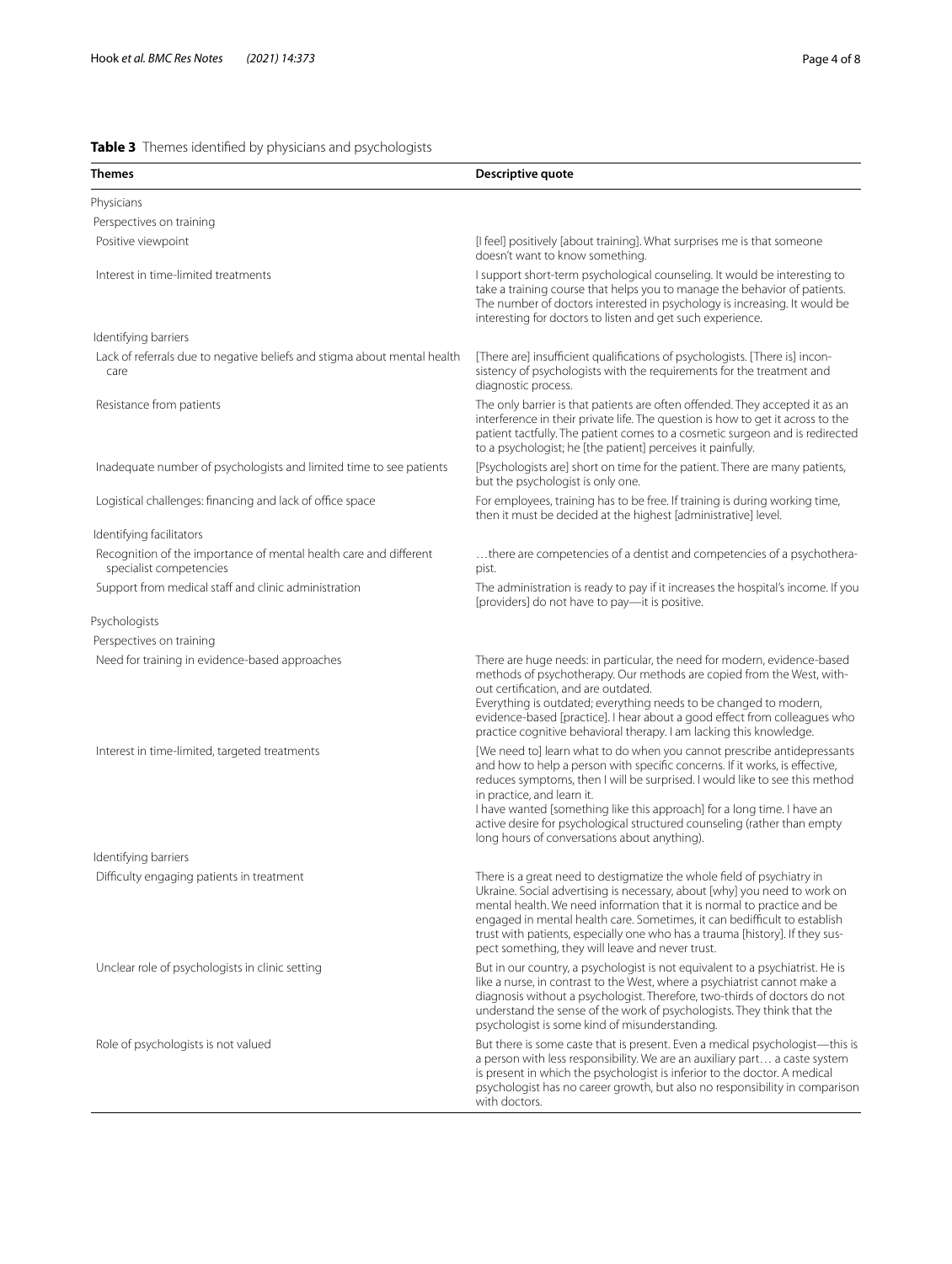## **Table 3** (continued)

| Themes                                                      | Descriptive quote                                                                                                                                                                                                                                                                                                                                                                                                                                                               |
|-------------------------------------------------------------|---------------------------------------------------------------------------------------------------------------------------------------------------------------------------------------------------------------------------------------------------------------------------------------------------------------------------------------------------------------------------------------------------------------------------------------------------------------------------------|
| Concerns about time-limited interventions                   | Sometimes, short-term forms of treatment help. They work symptomati-<br>cally. More often it doesn't help, because it's not only about removing<br>symptoms.                                                                                                                                                                                                                                                                                                                    |
| Logistical challenges (interruptions, lack of office space) | In our hospital, there is no idea that you cannot go [in when] therapy is<br>happening. Doctors themselves break these rules. Some of them are doc-<br>tors from the old system who do not understand what psychotherapy is.                                                                                                                                                                                                                                                    |
| Ambivalent support from clinic administration               | We have people who are more progressive than others, for example, our<br>chief medical officer. But most people are suspicious of new methods. They<br>believe that the Soviet methods work well, although there is no evidence of<br>this. There are some administrations that are ambivalent: on the one hand,<br>they understand the power of new methods, but on the other hand, they<br>do not want to have unnecessary hassle, unnecessary checks of docu-<br>ments, etc. |
| Identifying facilitators                                    |                                                                                                                                                                                                                                                                                                                                                                                                                                                                                 |
| Desire to improve patient outcomes                          | It is very motivating that I will be able to better help my patients, with<br>whom I empathize. I want them to get better in any way.                                                                                                                                                                                                                                                                                                                                           |
| Support for mental health providers on some treatment teams | Of course, people on the street (as I know) are not very serious about<br>psychotherapy, [at least] most of them. But we do not have that in our work<br>team. Everyone helps each other and understands the complexity of this<br>area.                                                                                                                                                                                                                                        |
| Opportunities to engage stakeholders                        | It would be a good idea to hold a conference first, to provide general infor-<br>mational support: what kind of methods, its results And then conduct a<br>seminar and supervision support.                                                                                                                                                                                                                                                                                     |
| Possible support from clinic administration                 | As far as we have heard, they are positive about this possibility, and they are<br>ready to help. This is about [the general] hospital; for individual depart-<br>ments, it is unknown, although it is unlikely that anyone will put a spoke in<br>the wheel.                                                                                                                                                                                                                   |

Psychologists refected on challenges in their current work and possible barriers to integrating modern approaches. Several participants discussed difficulties with engaging patients in psychological care, often as patients either do not want or do not understand why they are recommended to start treatment. Stigma and distrust associated with mental health care are common patient barriers. Further, multiple participants noted that medical staf do not appear to understand the function of mental health care and the role that psychologists may play on multidisciplinary teams. In turn, many respondents reported feeling that medical professionals and clinic administration do not value mental health care and mental health staff. Stemming from these negative perceptions, many participants specifcally referenced the lack of career opportunities and professional advancement in their clinical settings. Outside of these general barriers, some psychologists discussed concerns specifc to learning and utilizing CETA (i.e., worries that a shortterm treatment would only amount to symptom reduction in the short-term). Other logistical challenges, such as interruptions to clinical work and lack of office space, may afect psychotherapy treatment delivery. Finally, psychologists noted that clinic administration may be ambivalent about implementing a new treatment initiative (due to paperwork and other administrative hurdles)

or may not allow psychologists to complete additional training during work hours.

Participants identifed a number of facilitators that suggest openness and interest in learning and utilizing new methods. Importantly, many psychologists reported strong interest in learning a new approach, particularly if there is evidence that it will meaningfully impact patients. Psychologists also noted existing areas of professional support in their work settings, particularly among certain treatment teams that recognize the importance of mental health care. Participants felt that ensuring adequate supervision and support throughout implementation of new approaches would be mechanisms of increasing interest in training. Lastly, participants generally anticipated some level of support from clinic administration and noted that resistance from clinical staff would likely be minimal.

## **Discussion**

Across participants, interest in improving ability to address mental health symptoms, as well as a lack of training in mental health care, was almost uniformly acknowledged, which has implications both for the quality of care that is currently provided and for future professional development needs. Encouragingly, both psychologists and physicians expressed interest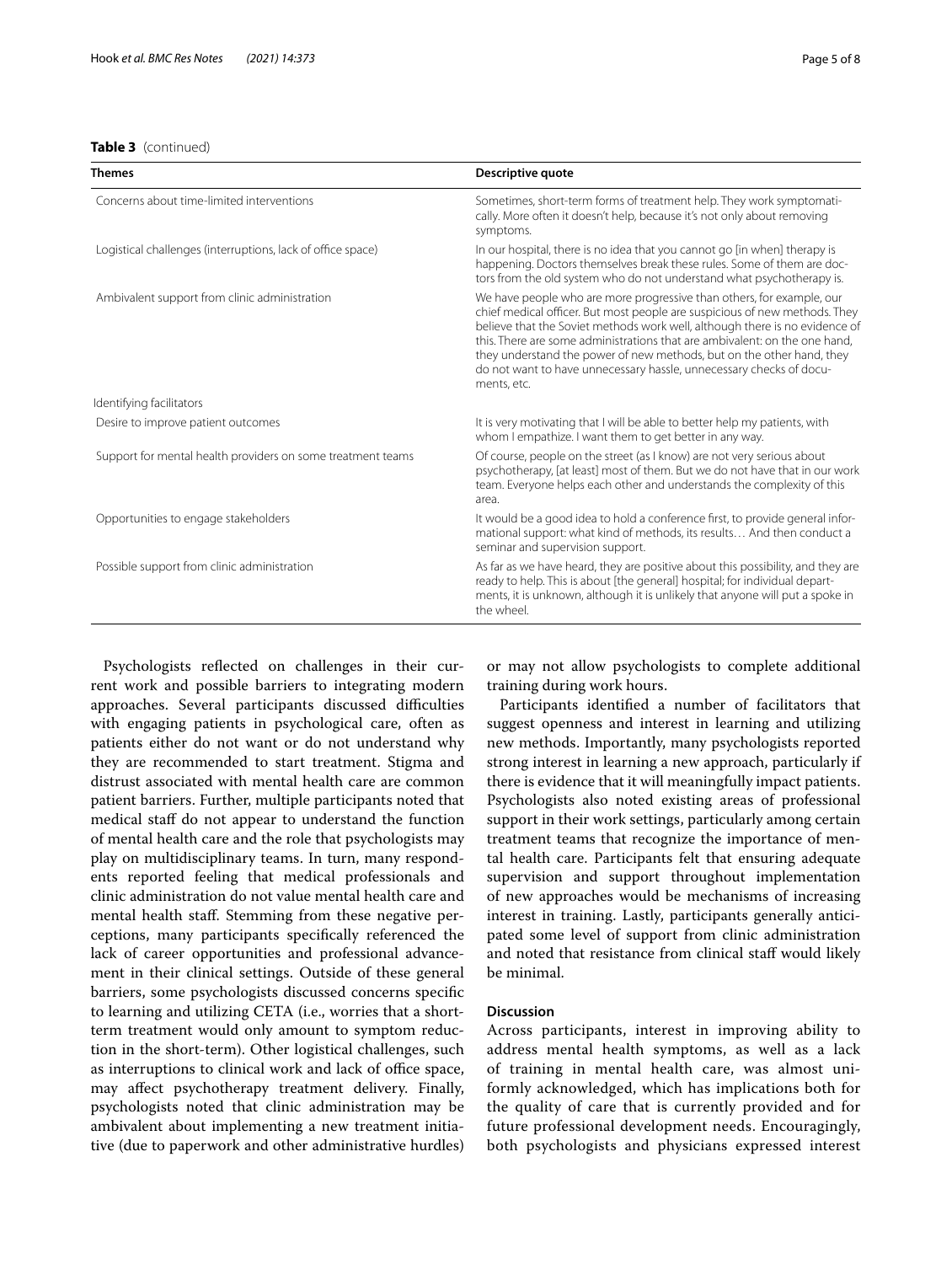in learning more about mental health interventions, which may facilitate implementing a new approach into routine care. Specifcally supporting the use of CETA, both groups of respondents predominantly expressed interest in learning about short-term, evidence-based psychotherapies. Nevertheless, both psychologists and physicians acknowledged a lack of knowledge and training about evidence-based psychotherapies, and to some extent, a lack of knowledge about mental illness. While Ukraine difers from other LMICs in that it has a large number of mental health providers [[18,](#page-6-16) [19\]](#page-6-17), respondents readily acknowledged that they are undertrained and thus may beneft from some of the same approaches used elsewhere (e.g., training in basic counseling skills) to bolster service delivery.

Participants identifed a number of barriers that currently challenge mental health care provision. First, both physicians and psychologists overwhelmingly reported a lack of coordination and communication between mental health and medical providers, which negatively impacts multidisciplinary eforts and limits the number of referrals to psychologists. Future trainings may improve this concern by providing education to physicians about the role and training of mental health providers and by incorporating strategies that improve professional inter-group contact and communication patterns [[20–](#page-6-18)[22](#page-6-19)]. Some physicians also reported less inclination to work alongside or provide referrals to psychologists due to negative perceptions about their qualifcations. Correspondingly, psychologists reported feeling disrespected or undervalued by both physicians and clinic administration. Implementation of psychotherapy training in community clinics may be a means through which to improve mental health training, increase visibility about provision of evidence-based psychotherapy, and improve working relationships between physicians and psychologists.

Finally, physicians and psychologists identifed a number of challenges associated with mental health referrals. In part, lack of mental health knowledge appears to limit physicians' ability to knowledgably discuss mental health care with patients. Other literature notes that patients may notice and internalize negative beliefs that physicians have about mental health referrals, which in turn limit patient engagement in mental health care; however, psychologists may aid this process by ofering insights into how to more efectively communicate about mental health treatment  $[23]$  $[23]$  $[23]$ . Improving the quality of mental health services provided may also improve patient engagement. Lastly, participants noted that patients often lack understanding about mental health treatment and described signifcant levels of stigma associated with mental heath care  $[24, 25]$  $[24, 25]$  $[24, 25]$ , which suggest that efforts to reducing stigma and increase mental health literacy among all stakeholders will be critical [\[26](#page-7-0), [27\]](#page-7-1).

#### **Future directions**

This preliminary study highlights the current gaps in the provision of evidence-based psychosocial care in community clinics in Ukraine, as well as indicates interest and openness to ongoing training in contemporary approaches among healthcare providers. Future work should continue to focus on opportunities to build capacity and strengthen care provision in order to improve the accessibility and quality of mental health care services in low-resourced environments.

## **Limitations**

Several limitations should be noted regarding the implications of this research. First, we used a combination of purposive and snowball sampling to recruit participants, which may have biased our study results and been nonrepresentative of the views of other healthcare providers (e.g., providers who chose to participate may have had stronger reactions or specifc exposure to mental health care, as compared to other providers who may have had more neutral opinions). Similarly, our sampling strategy may have resulted in missing essential factors associated with implementation determinants. Follow-up individual interviews are needed to expand upon the initial ideas provided by the participants, and involving other stakeholders, including clinic administration and patients, would add nuance to the ideas presented in this paper. Further, while participants self-selected into our study, it is possible that power hierarchies between researchers and respondents may have impacted the viewpoints shared by providers. Finally, while participants offered ideas about anticipated barriers and facilitators, ideas presented in this paper are hypothetical and may difer in actuality.

#### **Abbreviations**

CETA: Common Elements Treatment Approach; DIME: Design, Implementa‑ tion, Monitoring, and Evaluation; LMICs: Low- and middle-income countries.

## **Acknowledgements**

We gratefully thank our participants for their time and thoughtful responses.

#### **Authors' contributions**

KH drafted the manuscript. JK, OK, EG, VK, MO, AK, AG, and SB led data acquisition. KH, JK, OK, EG, VK, MO, AK, AG, and SB analyzed manuscript data. KH and SB provided training and supervision of data collection. KK provided data translational and verifcation. SB and MLD substantively revised the manuscript for important intellectual content. All authors read and approved the fnal manuscript.

## **Funding**

KH is supported by the National Institute of Mental Health (NIMH) T32MH116140. SB is supported by VOT USAID funded project "Enhancement of mental health services among torture survivors in Ukraine." The sponsors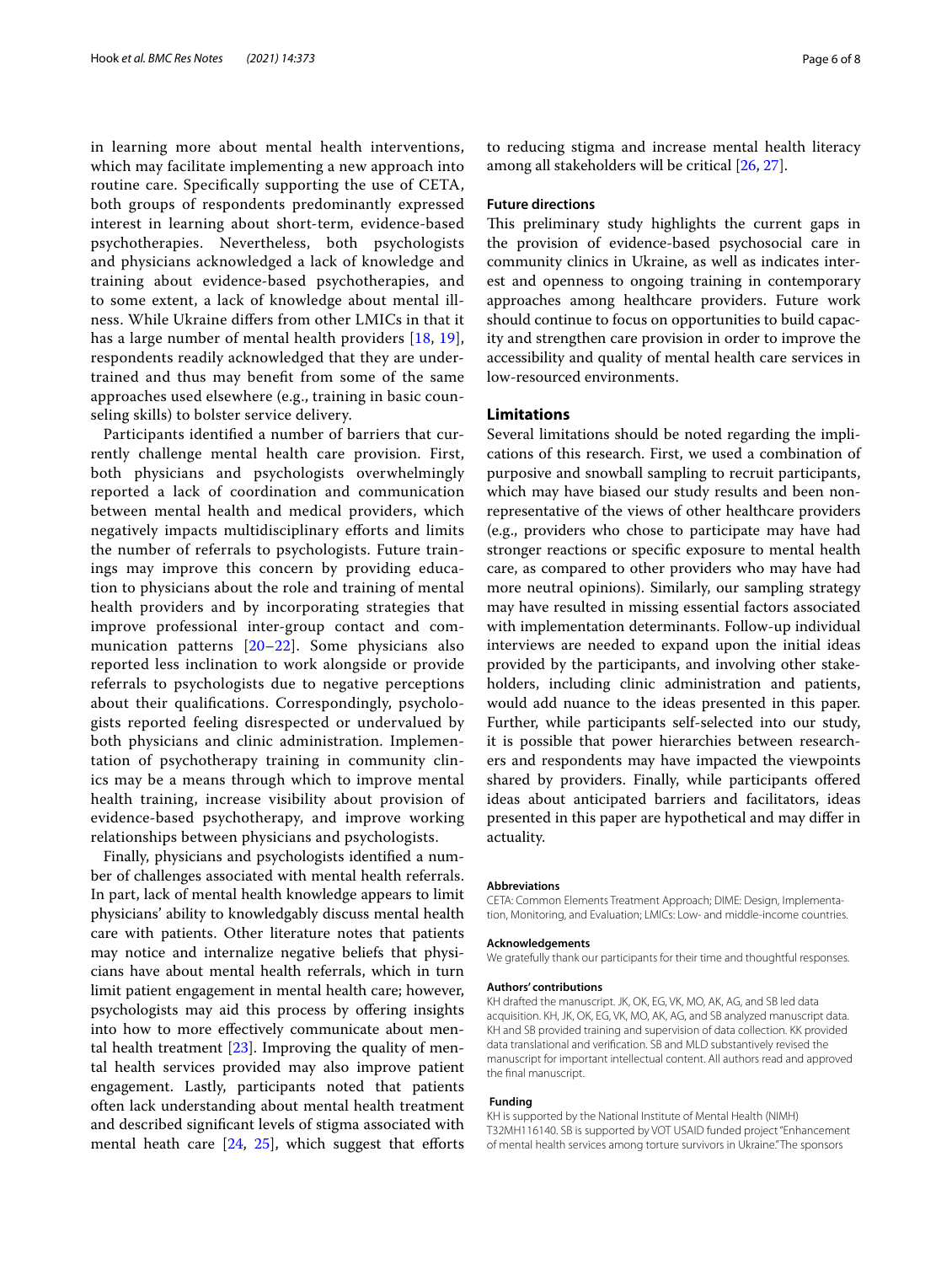had no role in study design; in the collection, analysis and interpretation of data; in the writing of the articles; and in the decision to submit it for publication.

#### **Availability of data and materials**

The dataset used and/or analyzed during the current study is available from the corresponding author on reasonable request.

## **Declarations**

#### **Ethics approval and consent to participate**

This study was approved by Boston University Medical Center IRB (#H-39735) and the Committee on Ethics in Research at National University of Kyiv-Mohyla Academy (Protocol No. 1 2020.01.27). All research methods were carried out in accordance with relevant guidelines and regulatory approval. As this study was given an exempt determination and thus did not require written consent, we instead provided an informed consent template translated in Ukrainian to all participants, reviewed procedures for maintaining confdentiality and opportunities to opt-out of the interview at any point, and obtain verbal consent from all participants before conducting qualitative interviews.

#### **Consent for publication**

Not applicable.

#### **Competing interests**

The authors declare that they have no competing interests.

#### **Author details**

<sup>1</sup> Department of Psychiatry, Boston Medical Center, Boston, MA, USA. <sup>2</sup> Department of Psychiatry, Boston University School of Medicine, Boston, MA, USA. 3 Department of Psychiatry, Massachusetts General Hospital, Boston, MA, USA. <sup>4</sup> Center for Mental Health and Psychosocial Support, National University of Kyiv-Mohyla Academy, Kyiv, Ukraine. <sup>5</sup>Department of Medicine, Section of Infectious Diseases, Boston University School of Medicine, Boston, MA, USA. 6 Department of Health Law Policy & Management, Boston University School of Public Health, Boston, MA, USA. <sup>7</sup> Department of Medicine, Evans Center for Implementation and Improvement Sciences, Boston University School of Medicine, Boston, MA, USA.

# Received: 30 April 2021 Accepted: 14 September 2021

#### **References**

- <span id="page-6-0"></span>Rathod S, Pinninti N, Irfan M, et al. Mental health service provision in low- and middle-income countries. Health Serv Insights. 2017;10:1178632917694350.
- <span id="page-6-1"></span>2. World Health Organization. Depression and Other Common Mental Disorders Global Health Estimates. [https://apps.who.int/iris/bitstream/](https://apps.who.int/iris/bitstream/handle/10665/254610/WHO-MSD-MER-2017.2-eng.pdf?sequence=1) [handle/10665/254610/WHO-MSD-MER-2017.2-eng.pdf?sequence](https://apps.who.int/iris/bitstream/handle/10665/254610/WHO-MSD-MER-2017.2-eng.pdf?sequence=1)=1. Published 2017. Accessed 1 Dec 2020.
- <span id="page-6-2"></span>3. Wang PS, Aguilar-Gaxiola S, Alonso J, et al. Use of mental health services for anxiety, mood, and substance disorders in 17 countries in the WHO world mental health surveys. Lancet. 2007;370(9590):841–50. [https://doi.](https://doi.org/10.1016/S0140-6736(07)61414-7) [org/10.1016/S0140-6736\(07\)61414-7.](https://doi.org/10.1016/S0140-6736(07)61414-7)
- <span id="page-6-3"></span>4. Kruk ME, Gage AD, Arsenault C, et al. High-quality health systems in the Sustainable Development Goals era: time for a revolution. Lancet Glob Health. 2018;6(11):e1196–252.
- <span id="page-6-4"></span>5. Wainberg ML, Scorza P, Shultz JM, et al. Challenges and opportunities in global mental health: a research-to-practice perspective. Curr Psychiatry Rep. 2017;19(5):28. [https://doi.org/10.1007/s11920-017-0780-z.](https://doi.org/10.1007/s11920-017-0780-z)
- <span id="page-6-5"></span>6. Wagenaar BH, Hammett WH, Jackson C, Atkins DL, Belus JM, Kemp CG. Implementation outcomes and strategies for depression interventions in low- and middle-income countries: a systematic review. Glob Ment Health. 2020;7: e7.<https://doi.org/10.1017/gmh.2020.1>.
- <span id="page-6-6"></span>7. The World Bank. World Bank Country and Lending Groups. [https://datah](https://datahelpdesk.worldbank.org/knowledgebase/articles/906519-world-bank-country-and-lending-groups) [elpdesk.worldbank.org/knowledgebase/articles/906519-world-bank](https://datahelpdesk.worldbank.org/knowledgebase/articles/906519-world-bank-country-and-lending-groups) [country-and-lending-groups](https://datahelpdesk.worldbank.org/knowledgebase/articles/906519-world-bank-country-and-lending-groups). Accessed 1 Dec 2020.
- <span id="page-6-7"></span>8. World Bank Group. Mental Health in Transition: Assessment and Guidance for Strengthening Integration of Mental Health into Primary Health Care and Community-Based Service Platforms in Ukraine. [http://documents1.](http://documents1.worldbank.org/curated/en/310711509516280173/pdf/120767-WP-Revised-WBGUkraineMentalHealthFINALwebvpdfnov.pdf) [worldbank.org/curated/en/310711509516280173/pdf/120767-WP-Revis](http://documents1.worldbank.org/curated/en/310711509516280173/pdf/120767-WP-Revised-WBGUkraineMentalHealthFINALwebvpdfnov.pdf) [ed-WBGUkraineMentalHealthFINALwebvpdfnov.pdf](http://documents1.worldbank.org/curated/en/310711509516280173/pdf/120767-WP-Revised-WBGUkraineMentalHealthFINALwebvpdfnov.pdf). Published 2017. Accessed June 1, 2020.
- <span id="page-6-8"></span>9. Demyttenaere K, Bruffaerts R, Posada-Villa J, et al. Prevalence, severity, and unmet need for treatment of mental disorders in the World Health Organization World Mental Health Surveys. JAMA. 2004;291(21):2581–90. [https://doi.org/10.1001/jama.291.21.2581.](https://doi.org/10.1001/jama.291.21.2581)
- <span id="page-6-9"></span>10. Cabinet of Minsters of Ukraine. Mental health care development concept note in Ukraine for the period of up to 2030. [https://zakon.rada.gov.ua/](https://zakon.rada.gov.ua/laws/show/1018–2017-%D1%80#Text) [laws/show/1018–2017-%D1%80#Text](https://zakon.rada.gov.ua/laws/show/1018–2017-%D1%80#Text) Accessed 10 Aug 2021.
- <span id="page-6-10"></span>11. Murray LK, Haroz EE, Doty SB, et al. Testing the efectiveness and implementation of a brief version of the Common Elements Treatment Approach (CETA) in Ukraine: a study protocol for a randomized controlled trial. Trials. 2018;19(1):418.<https://doi.org/10.1186/s13063-018-2752-y>.
- <span id="page-6-11"></span>12. Bogdanov S, Augustinavicius J, Bass JK, et al. A randomized-controlled trial of community-based transdiagnostic psychotherapy for veterans and internally displaced persons in Ukraine. Glob Ment Health. 2021;8:e32. <https://doi.org/10.1017/gmh.2021.27>
- <span id="page-6-12"></span>13. Applied Mental Health Research Group. Design, Implementation, Monitoring and Evaluation of Cross-Cultural Trauma-Related Mental Health and Psychosocial Assistance Programs: A User's Manual for Researchers and Program Implementers. [https://www.jhsph.edu/research/cente](https://www.jhsph.edu/research/centers-and-institutes/global-mental-health/resource-materials/design-implementation-monitoring-and-evaluation-dime/) [rs-and-institutes/global-mental-health/resource-materials/design-imple](https://www.jhsph.edu/research/centers-and-institutes/global-mental-health/resource-materials/design-implementation-monitoring-and-evaluation-dime/) [mentation-monitoring-and-evaluation-dime/](https://www.jhsph.edu/research/centers-and-institutes/global-mental-health/resource-materials/design-implementation-monitoring-and-evaluation-dime/). Published 2013. Accessed 1 Dec 2020.
- <span id="page-6-13"></span>14. Murray L, Haworth A, Semrau K, et al. Violence and abuse among HIV-infected women and their children in Zambia. J Nerv Ment Dis. 2006;194(8):610–5. [https://doi.org/10.1097/01.nmd.0000230662.01953.](https://doi.org/10.1097/01.nmd.0000230662.01953.bc) [bc](https://doi.org/10.1097/01.nmd.0000230662.01953.bc).
- 15. Murray LK, Dorsey S, Skavenski S, et al. Identifcation, modifcation, and implementation of an evidence-based psychotherapy for children in a low-income country: the use of TF-CBT in Zambia. Int J Ment Health Syst. 2013;7(1):24. <https://doi.org/10.1186/1752-4458-7-24>.
- <span id="page-6-14"></span>16. Bolton P, Lee C, Haroz EE, et al. A transdiagnostic community-based mental health treatment for comorbid disorders: development and outcomes of a randomized controlled trial among Burmese refugees in Thailand. PLoS Med. 2014;11(11): e1001757. [https://doi.org/10.1371/journal.pmed.](https://doi.org/10.1371/journal.pmed.1001757) [1001757](https://doi.org/10.1371/journal.pmed.1001757).
- <span id="page-6-15"></span>17. Quinlan, MB. The freelisting method. In: Liamputtong P, ed. Handbook of research methods in health social sciences. Singapore: Springer; 2017.
- <span id="page-6-16"></span>18. Mughal AY, Devadas J, Ardman E, Levis B, Go VF, Gaynes BN. A systematic review of validated screening tools for anxiety disorders and PTSD in low to middle income countries. BMC Psychiatry. 2020;20(1):338.
- <span id="page-6-17"></span>19. Bruckner TA, Scheffler RM, Shen G, et al. The mental health workforce gap in low- and middle-income countries: a needs-based approach. Bull World Health Organ. 2011;89(3):184–94.
- <span id="page-6-18"></span>20. Beacham AO, Herbst A, Streitwieser T, Scheu E, Sieber WJ. Primary care medical provider attitudes regarding mental health and behavioral medicine in integrated and non-integrated primary care practice settings. J Clin Psychol Med Settings. 2012;19(4):364–75. [https://doi.org/10.1007/](https://doi.org/10.1007/s10880-011-9283-y) [s10880-011-9283-y](https://doi.org/10.1007/s10880-011-9283-y).
- 21. Greene CA, Ford JD, Ward-Zimmerman B, Honigfeld L, Pidano AE. Strengthening the coordination of pediatric mental health and medical care: piloting a collaborative model for freestanding practices. Child Youth Care Forum. 2016;45(5):729–44. [https://doi.org/10.1007/](https://doi.org/10.1007/s10566-016-9354-1) [s10566-016-9354-1.](https://doi.org/10.1007/s10566-016-9354-1)
- <span id="page-6-19"></span>22. Kearney LK, Zeiss AM, McCabe MA, et al. Global approaches to integrated care: best practices and ongoing innovation. Am Psychol. 2020;75(5):668– 82.<https://doi.org/10.1037/amp0000490>.
- <span id="page-6-20"></span>23. Kainz K. Barriers and enhancements to physician-psychologist collaboration. Prof Psychol Res Pr. 2002;33(2):169–75. [https://doi.org/10.1037/0735-](https://doi.org/10.1037/0735-7028.33.2.169) [7028.33.2.169](https://doi.org/10.1037/0735-7028.33.2.169).
- <span id="page-6-21"></span>24. Ougrin D, Gluzman S, Dratcu L. Psychiatry in post-communist Ukraine: dismantling the past, paving the way for the future. Psychiatr Bull. 2006;30(12):456–9. <https://doi.org/10.1192/pb.30.12.456>.
- <span id="page-6-22"></span>25. Yankovskyy S. Political and economic transformations in Ukraine: the view from psychiatry. Transcult Psychiatry. 2016;53(5):612–29. [https://doi.](https://doi.org/10.1177/1363461516660900) [org/10.1177/1363461516660900](https://doi.org/10.1177/1363461516660900).